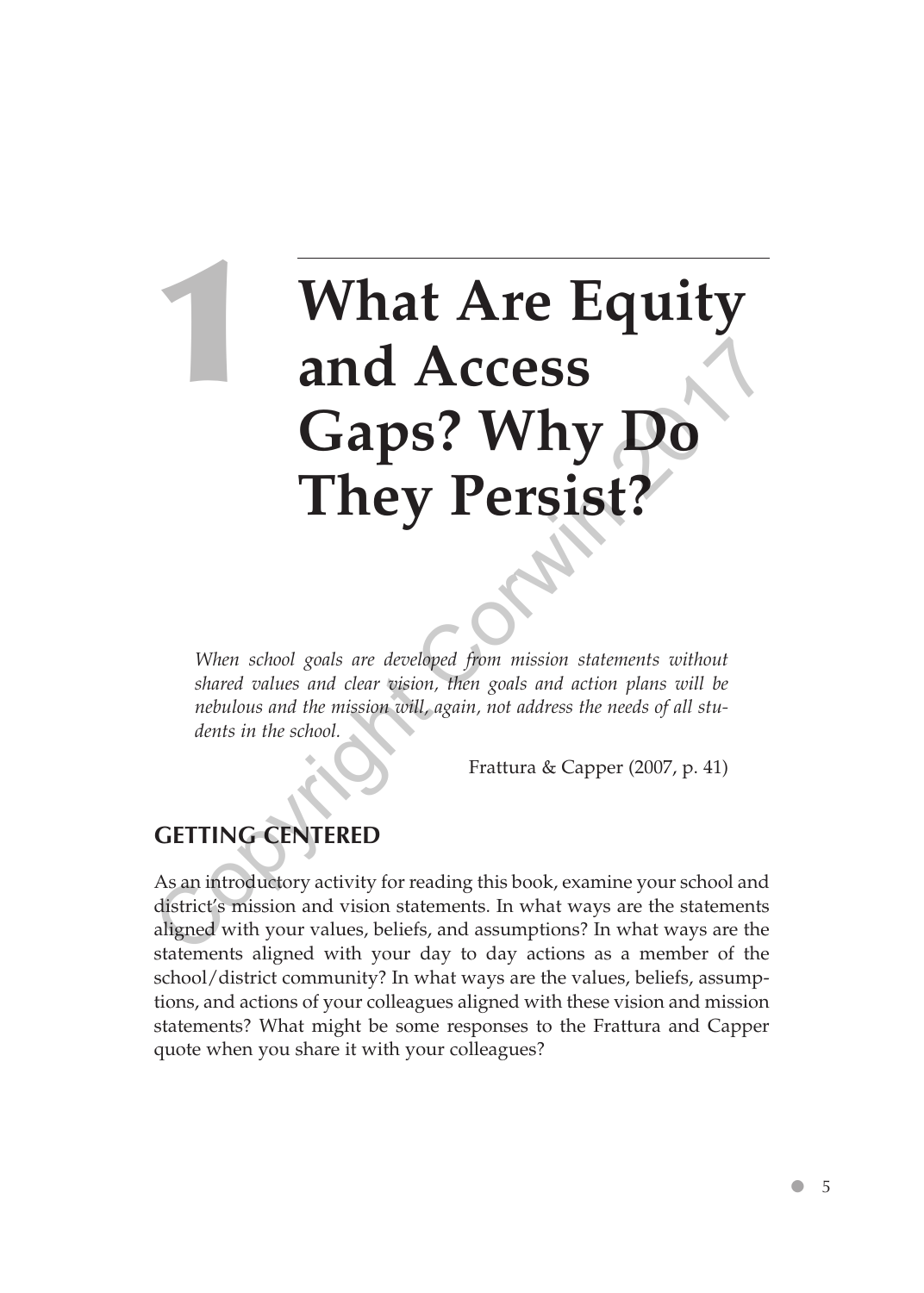### **WHEN MANDATES MEET MORALITY**

This book focuses on what it takes for all educators to believe they can educate all learners in ways that embrace students' cultures as assets and students' learning differences as just that—differences rather than deficits. Believing we can educate all learners is a powerful belief statement that drives action in classrooms and schools. Not too many years ago, educators would proclaim, *I believe all students can learn!* The statement became part of nearly every vision and mission statement, slogans in classrooms, posted on banners throughout school buildings, and chanted as mantras across classrooms far and near. Of course, the proclamation was intended as a powerful belief statement to guide teachers' actions in the classroom. One problem was the widely accepted statement developed silent exceptions that were attached to the end. *All students can learn . . . except the students with special needs; All students can learn . . . except those kids who live in the trailer park . . . except those kids who don't speak English . . . except those kids who have an aide with them all the time.* The responsibility for learning seemed to be on the students rather the educators. This book focuses on what it takes for all educators to believe they can<br>this book focuses on what it takes for all educators to believe they can<br>educate all learners in ways that embrace students' cultures as assets and<br>

This book takes the statement, "*We believe all educators can educate all learners!"* and places the responsibility with all educators, school and district administrators, support personnel including paraprofessionals, custodians, front office staff members, and school board members. Truly, we are all in this business of educating learners together. And along with us are our partners: parents, community members, health and human services, and other support agencies. As partners, who hold a belief system that is inclusive of educating all learners and educators who possess a skill set that is grounded in culturally relevant and equitable instructional practices, we can create a culturally proficient inclusive educational environment.

We present the four Tools of Cultural Proficiency and the Inclusive Schooling practices and philosophies as a framework for action to facilitate you and other educators to be able to provide equitable educational opportunities to meet the needs of *all* learners, especially learners who may benefit from special education services. We provide case stories, tables, figures, and reflective and dialogic activities to engage you in applying the four Tools and Inclusive Schooling practices to your current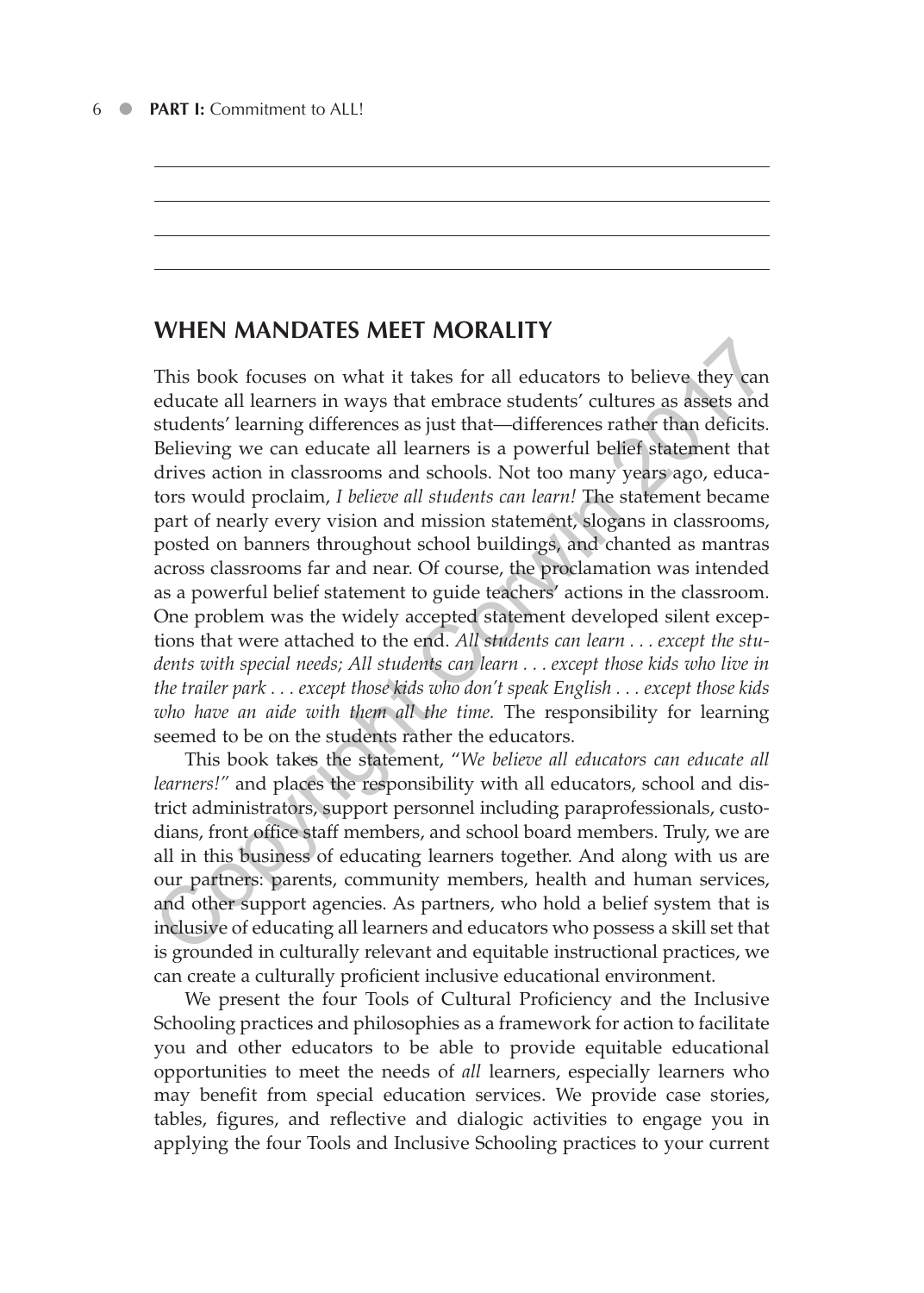context. This book is written to guide you on your cultural proficiency journey in support of inclusive classrooms and schools.

Certainly, we recognize that an abundance of laws already exist to support our work with children and youth with identified disabilities and other learning challenges. In 1975, Congress passed the Education for All Handicapped Children's Act (Public Law 94-142), which guarantees that all students with disabilities receive a free and appropriate public education in the least restrictive environment. Since then, the law's name has changed, most recently, in 2004, to the Individuals with Disabilities Education Improvement Act (IDEIA). Regardless of name changes, the law has provided the foundation for Inclusive Education and codified advancements in policy and practices that forward Inclusive Education. Bolstering IDEIA is the Every Student Succeeds Act (ESSA)*,* the 2015 reauthorization of the Elementary and Secondary Education Act. ESSA maintains the act's legacy as a civil rights law in at least three ways. First, it ensures that states and districts hold schools accountable for the progress of every student subgroup (e.g., students with disabilities). Second, it dedicates resources and supports so that students with disabilities, English learners, and vulnerable student subgroups (e.g., children of low-income, homeless, or migrant worker families) have equitable access to rigorous curriculum and quality educators. Third, it requires districts to use evidence-based, wholeschool interventions in its lowest-performing schools and in schools where subgroups (e.g., students with IEPs, English learners) persistently underperform. In short, ESSA articulates an expectation that schools foster and be held accountable for high educational standards, equality of opportunity to learn, and excellence in student performance for every child. changed, most recently, in 2004, to the Individuals with Disabilities<br>Education Improvement Act (IDEIA). Regardless of name changes, the law<br>has provided the foundation for Inclusive Education and codified advance-<br>ments

Even with these mandates in place, students with special educational needs continue to lag behind their counterparts in achievement, according to performance data in today's data-rich environments. As a matter of fact, we emphasize these education gaps persist today, despite an abundance of federal laws and compliance checks. Many of today's schools now describe these achievement gaps as issues of disproportionality (Linn & Hemmer, 2011). Disproportionality may be defined as the "over- or under-representation of a given population group, often defined by racial and ethnic backgrounds, but also defined by socioeconomic status, national origin, English proficiency, gender, and sexual orientation, in a specific population category" (Elementary and Middle School Technical Assistance Center, n.d., para.1). Disproportionality in special education involves the inappropriate overidentification, misidentification, and/or misclassification of certain groups of students as special education eligibility. Sullivan (2011) describes the overrepresentative identification, and placement of culturally and linguistically diverse students and students of color in special education as a long-standing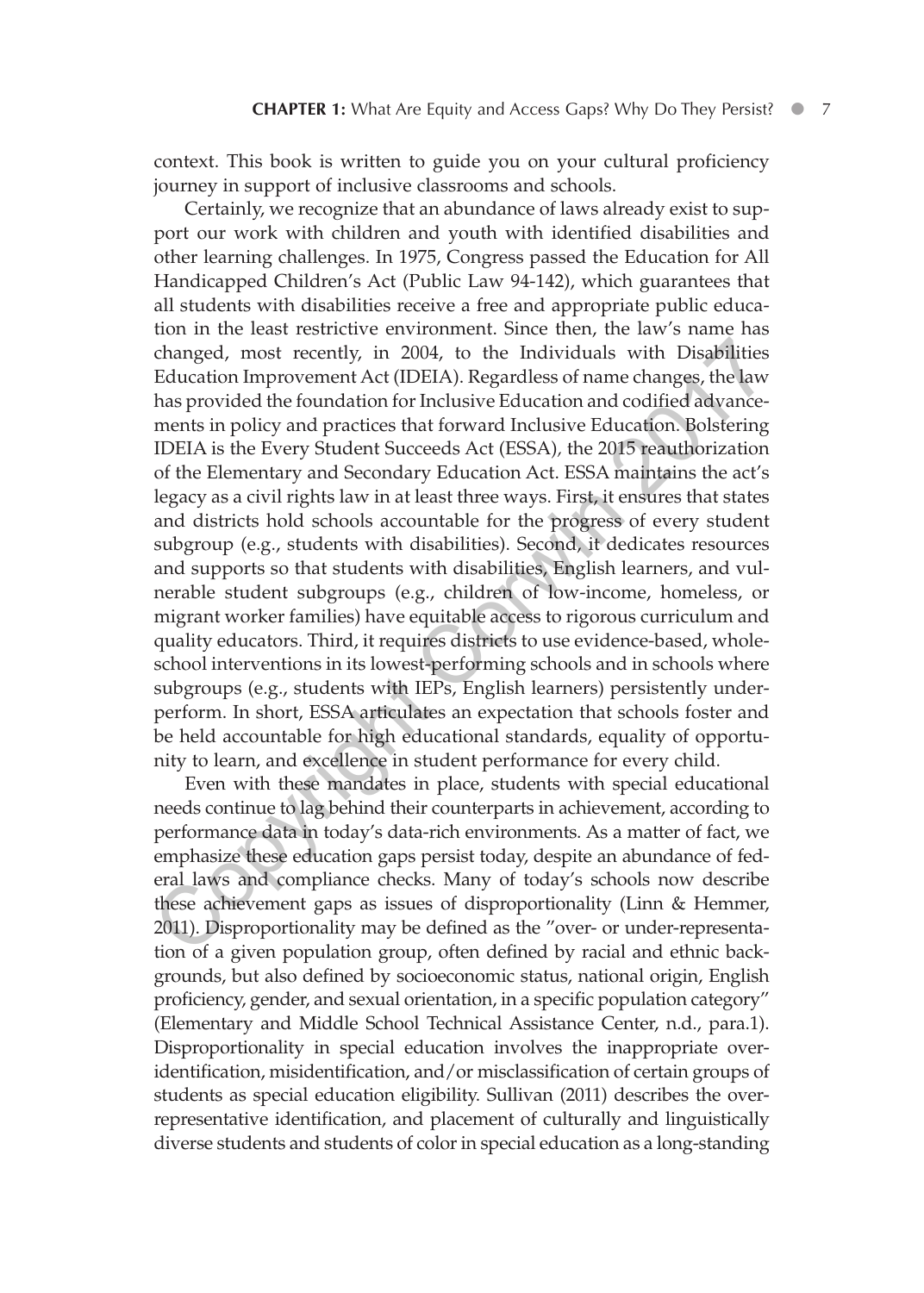phenomenon, which "strongly indicates systemic problems in inequity, prejudice, and marginalization within the education system" (p. 318).

General educators and members of the special education community have an ongoing need to learn about and have tools to recognize institutional Barriers, individual beliefs, and deeply held societal or personal assumptions that foster and perpetuate these gaps. We address the need to narrow and close these gaps through the content of this book. Our goal through intentional actions is to support and teach students who require and need differentiated learning and behavior supports to easily access and progress in the general education curriculum to fully participate in their educational lives. We focus the content of this book on what to do when *mandates meet morality*.

### **REFLECTION**

To what extent are you aware of the laws that pertain to students with special educational needs? In what ways do these opening comments resonate with you and your context? What are the moral issues facing educators in preK–12 schools and classrooms today regarding equity and access? What gaps and disproportionality exist in your school/district? What's being done to address these issues?



# **WHY WE WROTE THIS BOOK**

We drew from our personal and professional experiences to write this book. We are parents, grandparents, and active community members. We are teachers, administrators, education consultants, and higher education faculty. We work directly in the field with soon-to-be teachers and administrators, psychologists and counselors, and community organizers. We wanted to use our collective experiences, combined knowledge, collaborative skills, and multiple perspectives to address the often stated and never challenged vision statement: *We believe that all students can learn*. While we do have a strong belief that students can and will learn, the evidence is clear that many educators, in fact, must not believe all students can learn because the education gap still persists. As stated by co-authors Lindsey, Kearney, Estrada, Terrell, and Lindsey (2015), "You are also aware that though the Common Core State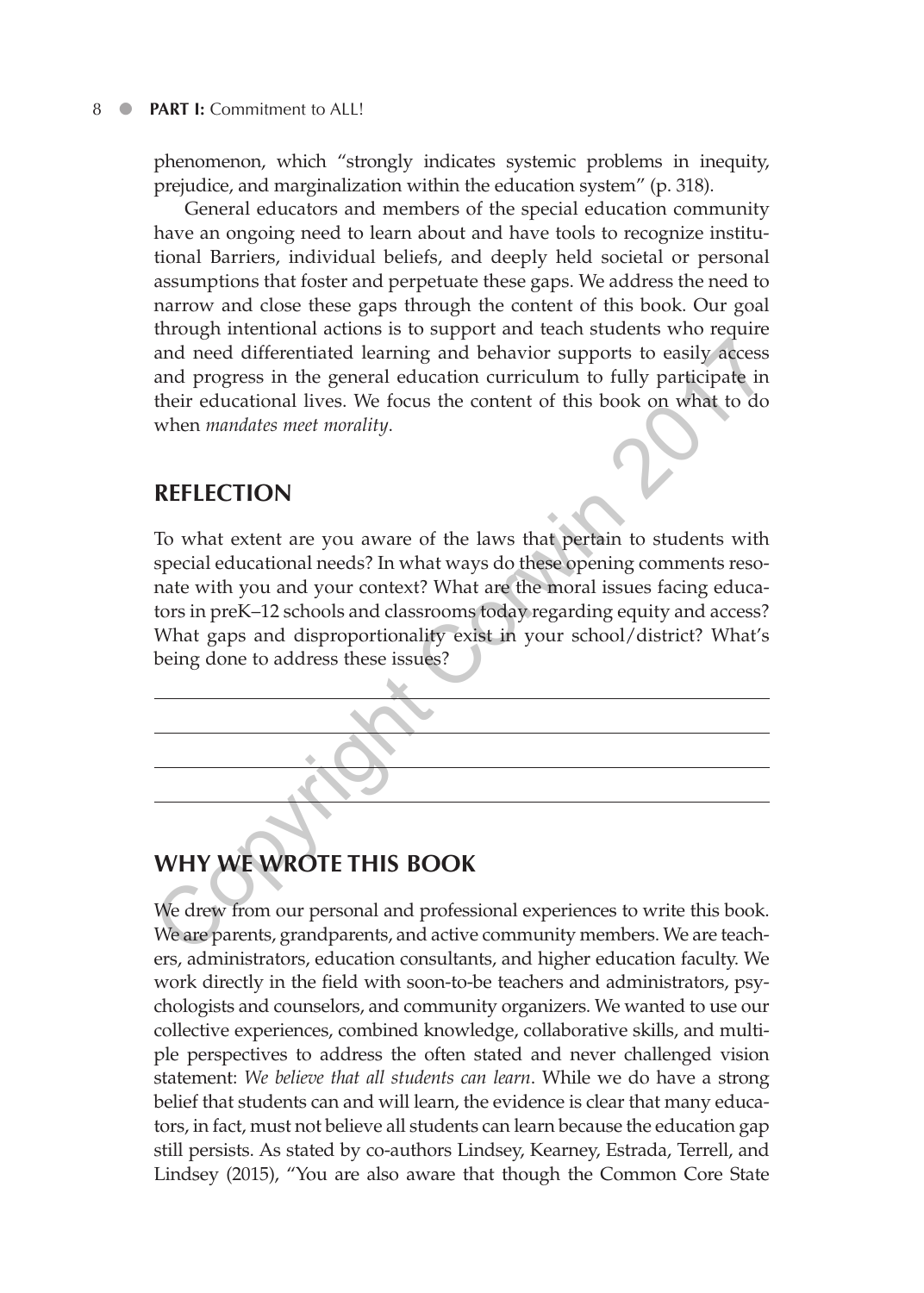Standards implies through use of phrases such as 'all students,' our reality is that equity can never be assumed—it must be explicitly expressed" (p. 11).

This book is NOT written for special educators, specifically. The book is written for *all* who interact with and support students who have a documented learning need, have educational gaps, and/or who receive special education services. When we say *all*, we refer to anyone in the community where children and youth learn, work, and play. We have written this book to demonstrate a shift in thinking from putting the full responsibility for student's learning on "they, the students" to our responsibility "we, the educators." Certainly, we are advocates for students being engaged in their own learning with parents as partners in the student's educational life. We support the belief that students must take responsibility for their own learning and progress. And more than that, we believe and value the role of educators have in creating conditions for students and parents to be able to their best work and their best thinking. That is why we wrote this book. We are supporting you to use the lens of Cultural Proficiency to create classrooms and schools that are inclusive of all learners.

This book went to press shortly after the inauguration of the 45th president of the United States and following a contentious presidential election season, unlike any the co-authors have experienced over our many years. The issues that many voters faced were grounded in personal values, beliefs, and assumptions about the candidates and the two-party system of our democracy. Social media, false news sites, and hostile candidates' attack ads forced our educators, now more than ever before, to create safe spaces and places for students to think, talk, and learn with each other. We cannot forecast what the next years will bring, but we can provide an inclusive educational environment where students and their families are valued, respected, and appreciated as learners. Our democracy is designed for us to express our rights and freedoms. Our classrooms are the perfect places for our students to express and experience that democracy in action. Let's work together to provide an educational environment where *ALL* truly means *ALL*, irrespective of who our elected officials are. Hopefully, schools and programs will benefit from state and federal programs/funds to support all students. However, we as educators cannot wait on those resources. We must act together and act now! student's learning on "they, the students" to our responsibility "we, the educators." Certainly, we are advocates for students being engaged in their own learning with parents as partners in the students beind tailer life

### **WHAT IS CULTURALLY PROFICIENT INCLUSIVE EDUCATION?**

Throughout the book we will use a variety of terms to support your learning. The following terms are defined as they are used with the context of inclusion and equity using the lens of cultural proficiency.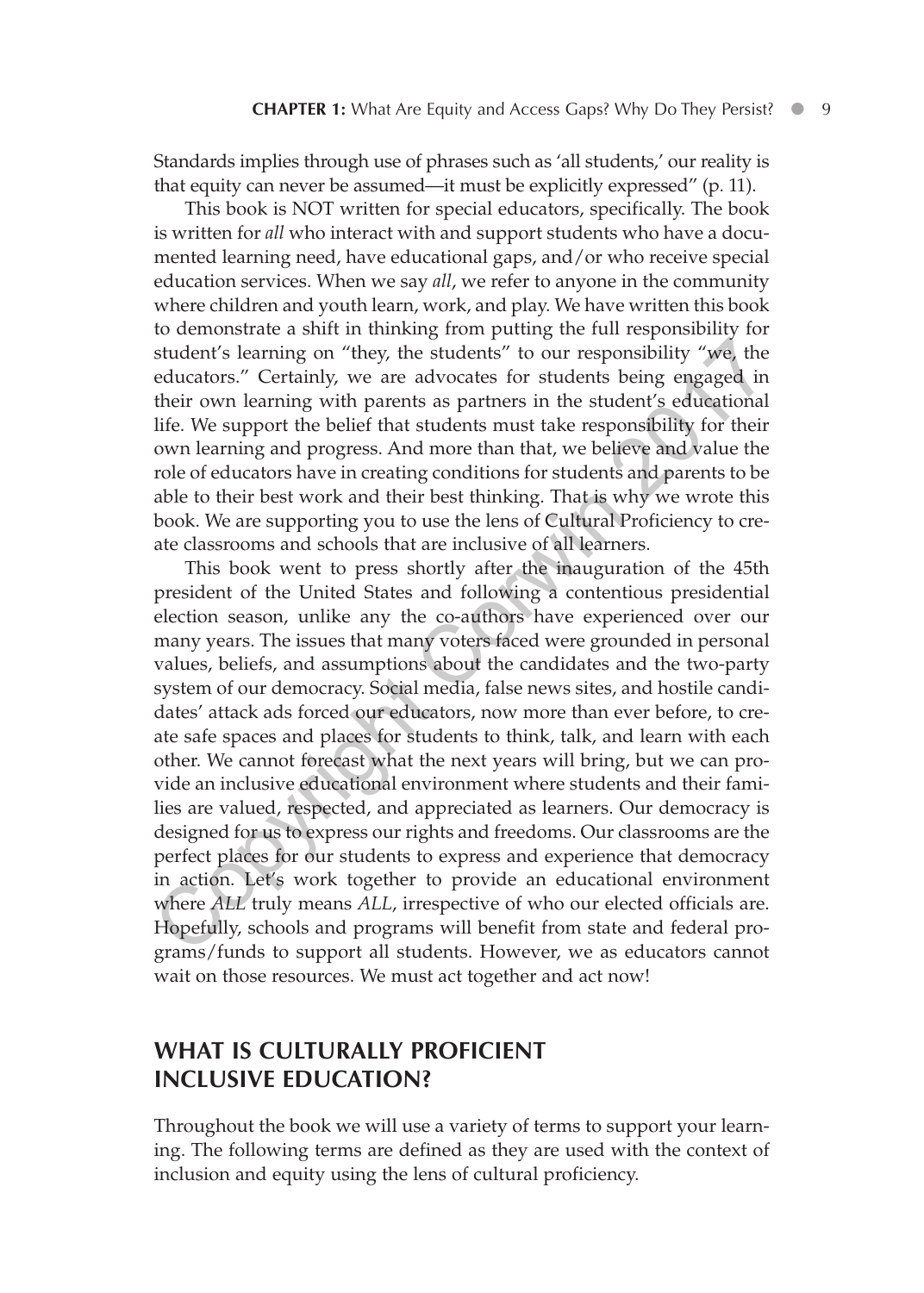**Access** involves opportunities for preK–12 students to fully participate in and benefit from high-quality curricular, instruction, and assessment experiences in school.

**Cultural proficiency learning and leading** is distinguished from other diversity and equity approaches in that it is anchored in the belief that, in order to be effective in a cross-cultural setting, a person must learn one's own assumptions, beliefs, and values about people and cultures that are different from him or herself.

**Culturally proficient inclusive educational environments** are created and maintained when educators intentionally use the four Tools of Cultural Proficiency and tenets of Inclusive Schooling for the benefit of all preK–12 students to fully participate in and benefit from high-quality curricular, instruction, and assessment experiences in school.

**Equity** is fairness and justice in assessing and providing for student academic and social needs.

**Inclusive Education (also referred to as Inclusive Schooling)** is both the *vision* and *practice* of welcoming, valuing, empowering, and supporting the diverse academic, social/emotional language and communication learning of all students in shared environments and experiences for the purpose of attaining the desired goals of education: belonging, mastery, independence, and generosity.

**Multi-Tiered System of Supports (MTSS)** is the umbrella term used to describe a comprehensive school-wide and district-wide system of high-quality instruction and interventions for any student, regardless of whether that student is struggling or has advanced learning needs. It is designed to prevent the need for referral for special education services through early detection. The system is conceptualized as a three-tiered approach, with Tier 1 being high quality core instruction in general education and frequent student progress monitoring. Tier 2 involves supplemental, targeted interventions, particularly for students not making adequate progress on expected curriculum benchmarks. Tier 3 involves more intensive (e.g., more frequent and individualized) interventions for students whose response to Tier 1 and 2 instruction is deemed inadequate. Culturally proficient inclusive educational environments are created<br>and maintained when educators intentionally use the four Tools of<br>Cultural Proficiency and tenets of inclusive Schooling for the benefit of all<br>prefi-12

**Professional learning** is used in this book to reflect the changes required for teachers and administrators as active participants in their learning rather than passive receivers of only workshop presentations. Learning Forward, the national professional learning organization, shifted from using the term *professional development* to *professional learning*. Professional learning calls for educators to focus on knowing and doing in order to meet the needs of all students (Learning Forward, 2011). In support of the new term as continuous improvement, Lois Brown Easton states, "Developing is not enough. Educators must be knowledgeable and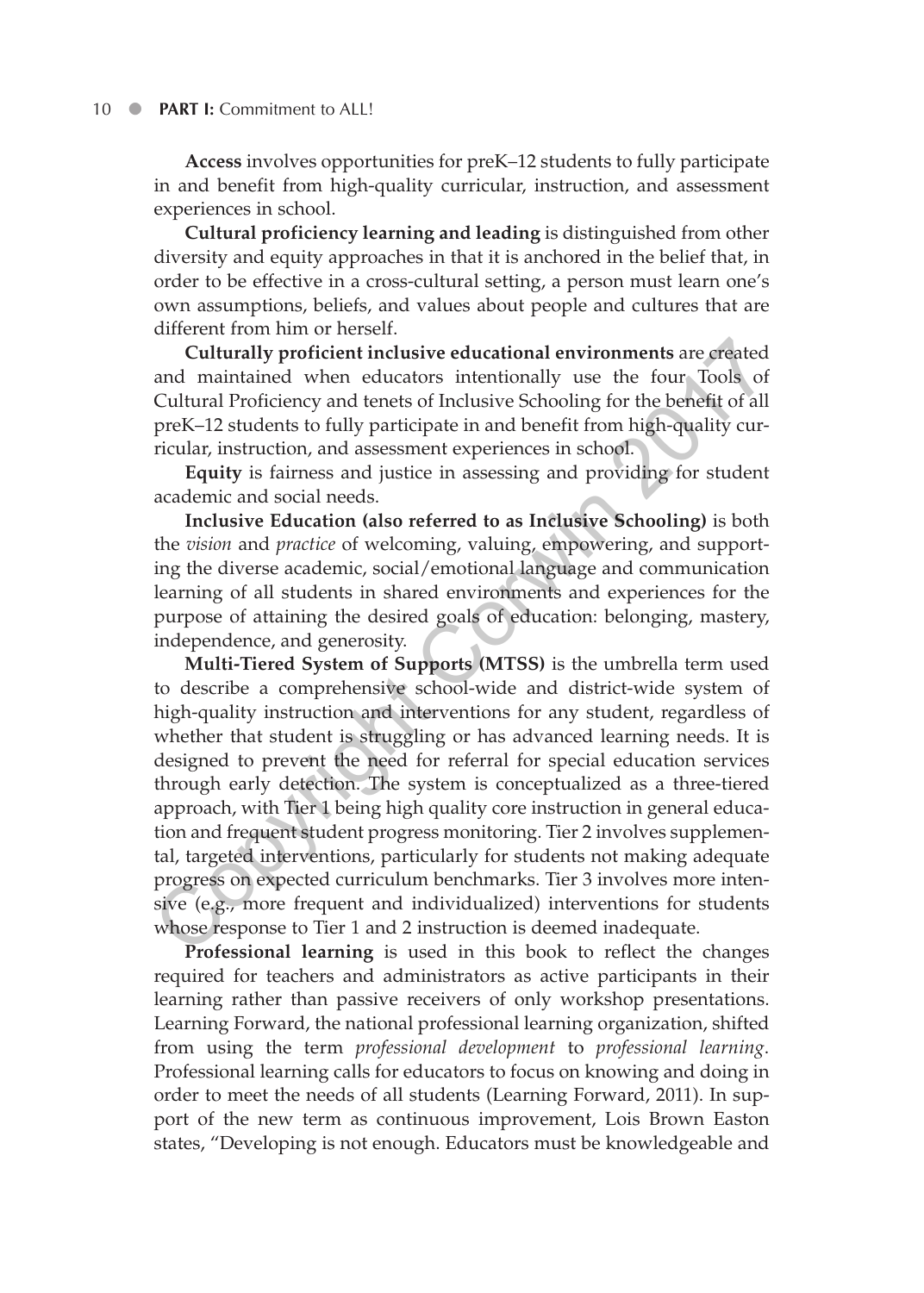wise. They must know enough in order to change. They must change in order to get different results. They must become learners and they must be self-developing" (2008, p. 756).

**Student success and achievement** is meeting formative and summative performance measures that ensure successful grade completion and high school graduation/completion as per state requirements.

### **ASSUMPTIONS WE HOLD**

The co-authors held these assumptions as we wrote this book:

- •• Students learn best when they are in schools and classroom with educators, administrators, support personnel (e.g., psychologists, counselors, speech language pathologists, occupational and physical therapists), and paraprofessionals who hold a high value for students' cultures, their learning styles, their abilities and strengths, and their families. **ASSUMPTIONS WE HOLD**<br>The co-authors held these assumptions as we wrote this book:<br>
• Students learn best when they are in schools and classroom with<br>
educators, administrators, support personnel (e.g., psychologists,<br>
cou
	- •• Students learn best when they are in schools and classroom with educators, administrators, support personnel, and paraprofessionals who hold a high value for inclusion and equity.
	- •• Educators work inclusively and effectively when they value students' parents and guardians as critical resources for students' wellbeing and achievement during and beyond the school day.
	- Professional learning that is intentional, inclusive, continuous, and focused upon system-wide goals and that uses the five Essential Elements for Cultural Competence leads to an expansion of Inclusive Schooling and a narrowing of access and equity gaps.
	- The work of leading change toward Inclusive Education is not someone else's work; it is my/our work.
	- Changing people's beliefs and perspectives causes emotional turmoil and, therefore, requires compassion and perseverance.

## **WHO ARE YOU?**

As an active participant in this book, who are you? We invite you to engage with us as a reader and a writer as you begin this book. Some of you may have read cultural proficiency books prior to this one. You may already know about inclusive classrooms and schools. Now, you have the opportunity to discover more about yourself by using the lens of Cultural Proficiency to examine your current context and your journey as an educator in creating